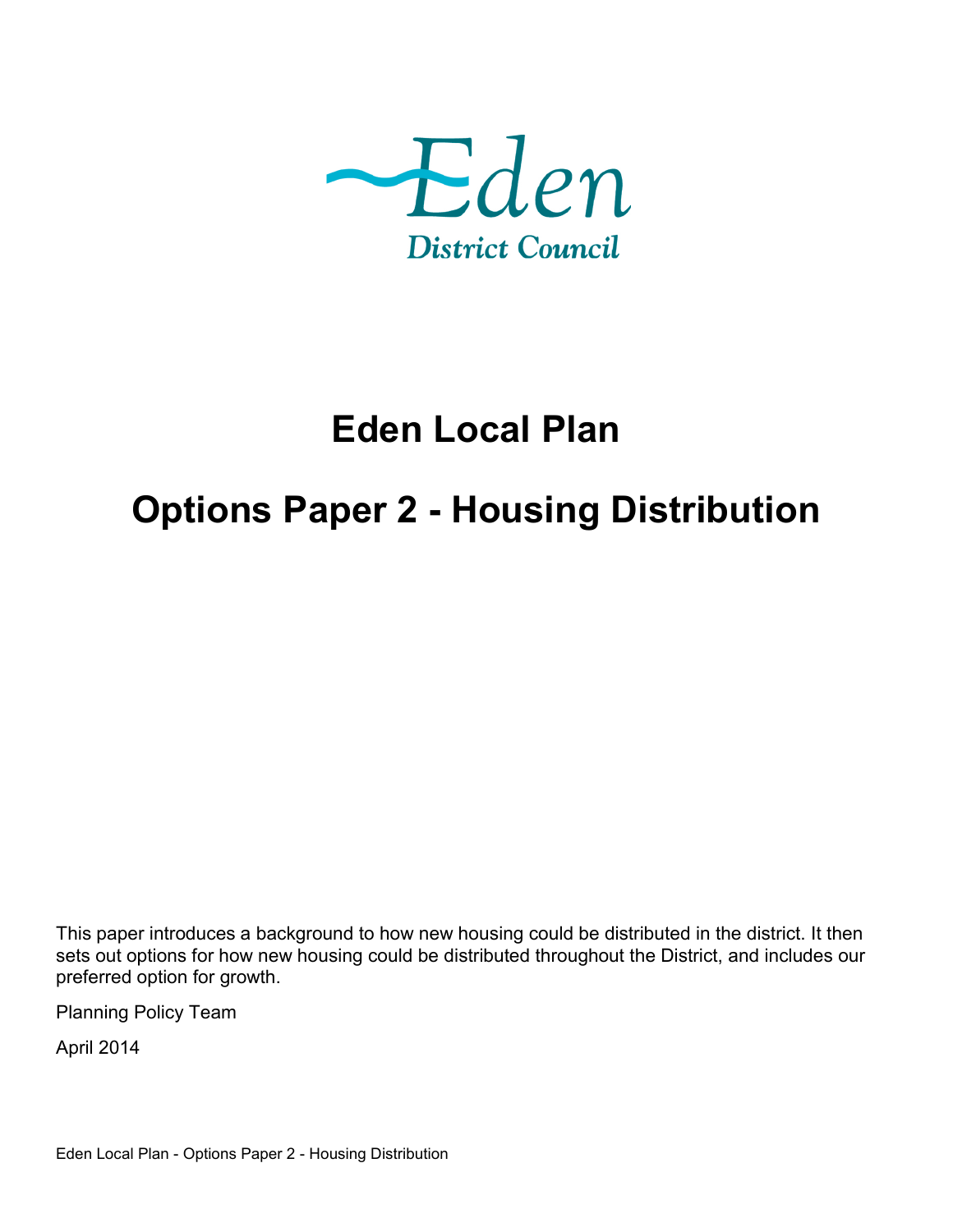### **Contents**

**Page**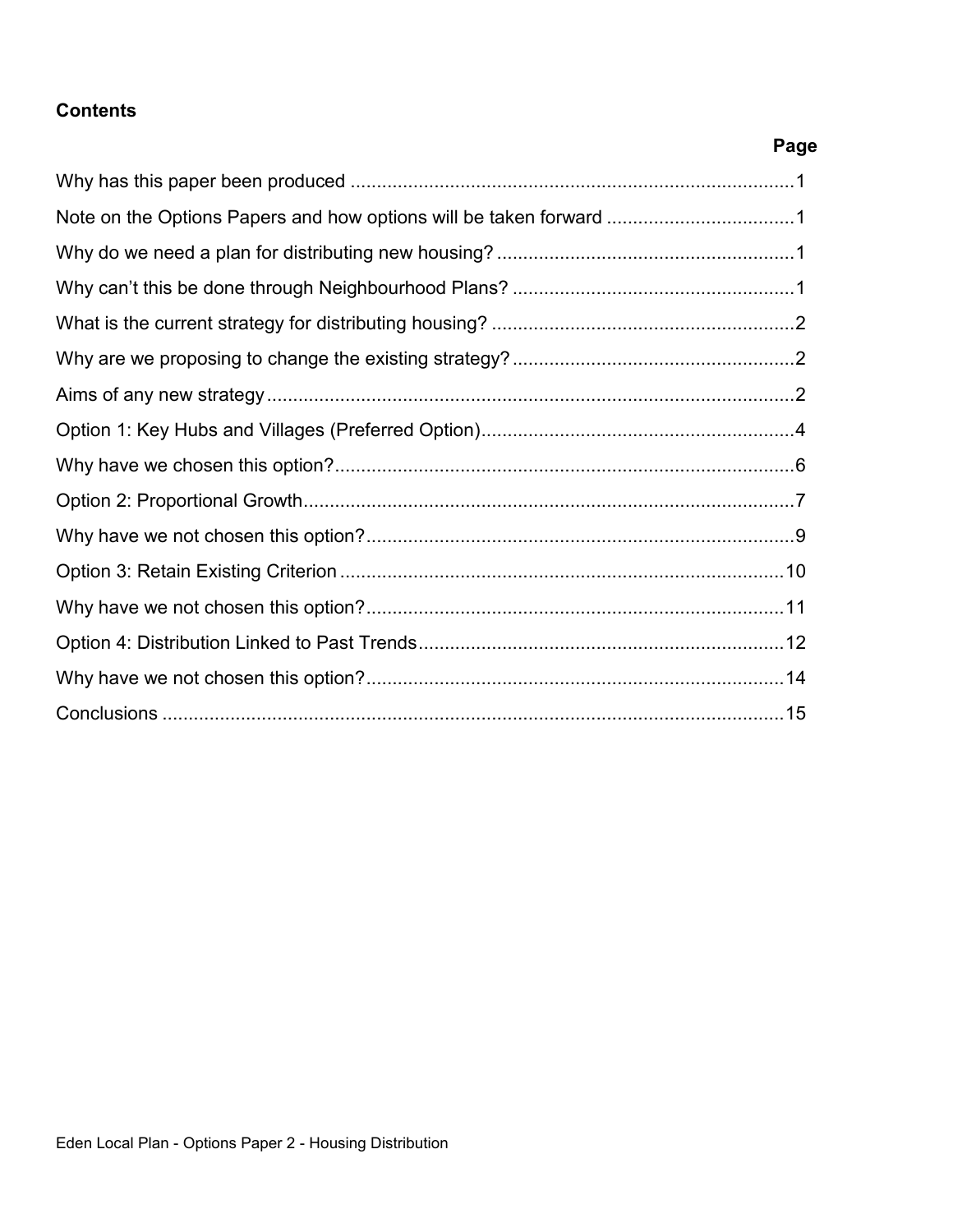## **Options Paper 2 - Housing Distribution**

## **Why has this paper been produced?**

1.1 This paper sets out options for distributing future housing within the district, including the amount of new homes that will be directed to towns and villages. A Preferred Option is included for discussion. This paper is supported by a technical paper which sets out more detail on how the options have been created.

## **Note on the Options Papers and how options will be taken forward**

1.2 Three options papers have or will be produced, covering the overall housing target, this paper on housing distribution and a further paper on potential allocations. A combination of 4 options will be selected and tested following receipt of feedback on these options papers from Members and officers. Options and Technical papers covering employment numbers and distribution have also been prepared.

## **Why do we need a plan for distributing new housing?**

- 1.3 There are several reasons:
	- A Local Plan must show where new housing development will and will not be acceptable when the District Council considers planning applications, to help give certainty to landowners, developers and local communities.
	- When allocating sites we can take a view on what may the most suitable locations based on promoting a more sustainable pattern of development. We do this by establishing a 'settlement hierarchy', which aims to locate development where it can best support existing or encourage new services and facilities.
	- By creating this hierarchy and allocating sites we can resist or restrict new development elsewhere by demonstrating we have sufficient deliverable sites to meet demand. The Council is required by Government to maintain at least five years of deliverable housing land, without which any plan is considered out of date. This risks housing proposals coming forward outside our hierarchy and being permitted by Inspectors at appeal.
	- It's a national policy requirement paragraph 55 of the National Planning Policy Framework (NPPF) directs that housing should be located where it will enhance or maintain the viability of rural communities and that isolated homes in the countryside should be avoided.

## **Why can't this be done through Neighbourhood Plans?**

1.4 Ideally it would (or will) be. The District Council would like to see decisions on planning to be devolved as much as possible to those it affects, through Neighbourhood Plans or other community planning processes. This is why we will commit to supporting any village wishing to bring forward sites where we have not allocated any sites, or an alternative site strategy from the one we have set out in the Local Plan. However, as we are required to maintain a supply of deliverable housing land to avoid unfettered development coming forward we think it prudent at this stage to begin identifying sites. We would also very much like to hear your views on where the best sites may be as part of the consultation process on the Local Plan.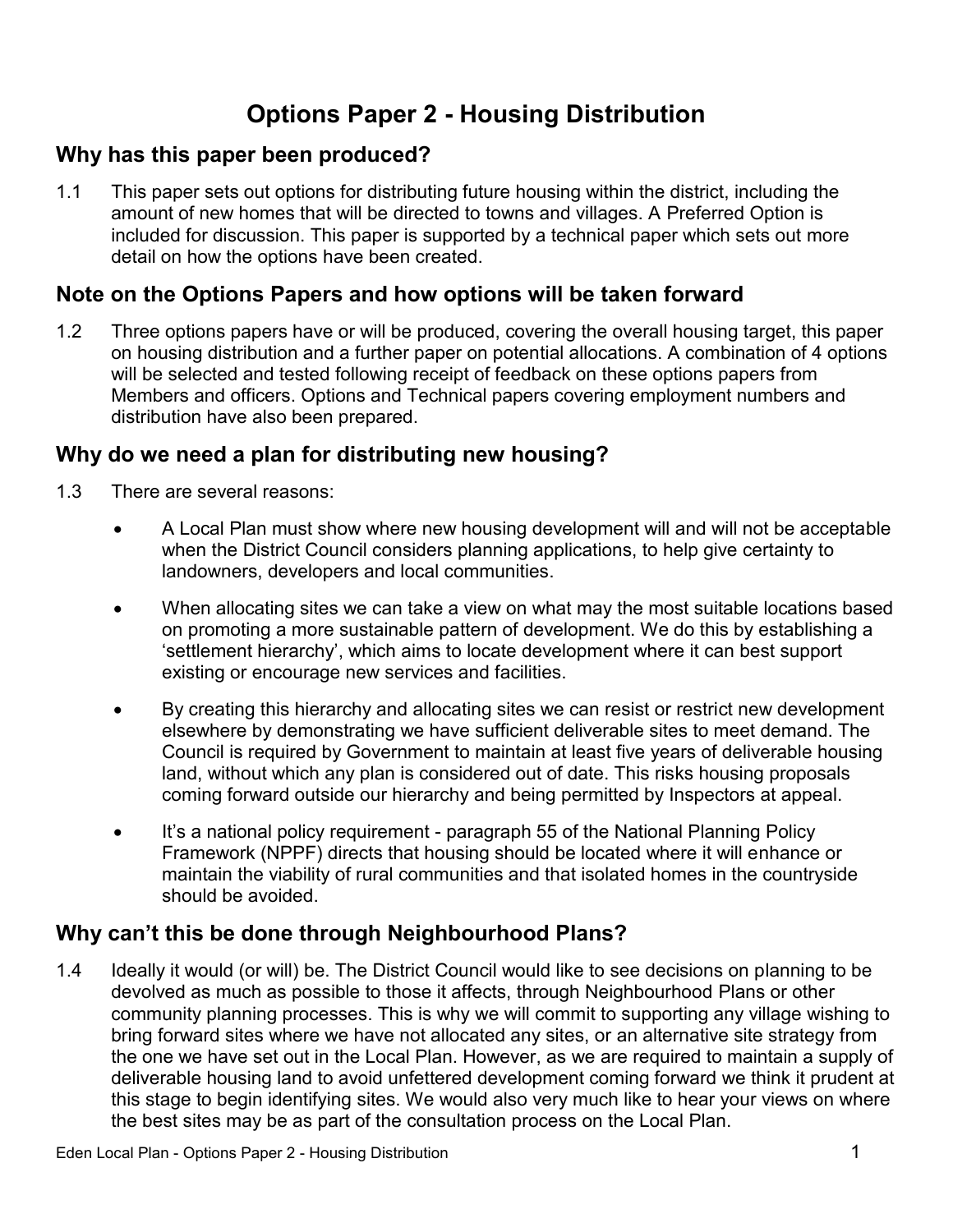## **What is the current strategy for distributing housing?**

1.5 Our existing method of distribution is set out in our adopted Core Strategy (2010) and follows a methodology set out in the now defunct Regional Spatial Strategy for the North West. This directs 60% of new growth to the Main Service Centre of Penrith, 9% to Appleby, 7% to Kirkby Stephen, 4% to Alston, (as Key Service Centres) 20% to 46 Local Services Centres and restricts growth elsewhere to affordable housing only. Key Service Centres are designated on the basis that they have a secondary school, library, doctor's surgery, post office, at least 200 square metres of retail floorspace and 1,500 residents. Local Service Centres are defined on the basis that they have at least a community or commercial bus service, and two out of three of a school, (non-mobile) post office or shop and a village hall or pub.

## **Why are we proposing to change the existing strategy?**

- 1.6 We are now moving to creating a single Local Plan, and as part of this we have the opportunity to look again at how the current strategy is working, and whether it needs to be modified to best serve the needs of Eden. Feedback you have given us as part of past consultation, along with experience of operating this policy has told us that whilst, on the whole, the overall strategy of directing growth to the towns is the right one the following issues have emerged:
	- Housing delivery in Penrith is below planned levels.
	- Our current list of 46 Local Service Centres, whilst right in purpose, leads to difficulties in forward planning. The list could be said to be too pliable, meaning that the loss of a service can alter status overnight, reducing certainty on new development for local people and potential developers. The number of centres and the use of the existing criteria for designation has resulted in a list of villages which are very different in size and character. Furthermore, the list is in some ways self-reinforcing, as if villages elsewhere are deprived of new housing this means less demand for new community services to open, or the potential loss of current community facilities.
	- The new strategy is responsive to recent changes in national guidance. We recognise that the current strategy may make it difficult for small scale housing to be developed in smaller villages, that may promote sustainable development in that area. All four of our options now account for the role that rural areas play in supporting the growth of the district.
	- In practice much of our past housing supply has come forward on small sites in rural areas, and this remains an important source on new housing.

## **Aims of any new strategy**

- 1.7 In light of the issues outlined above our aim has been to create a new distribution strategy which:
	- Retains the broad thrust of existing one, with the main towns remaining the focus of new development
	- Results in a robust and long lasting list of villages where new housing may be needed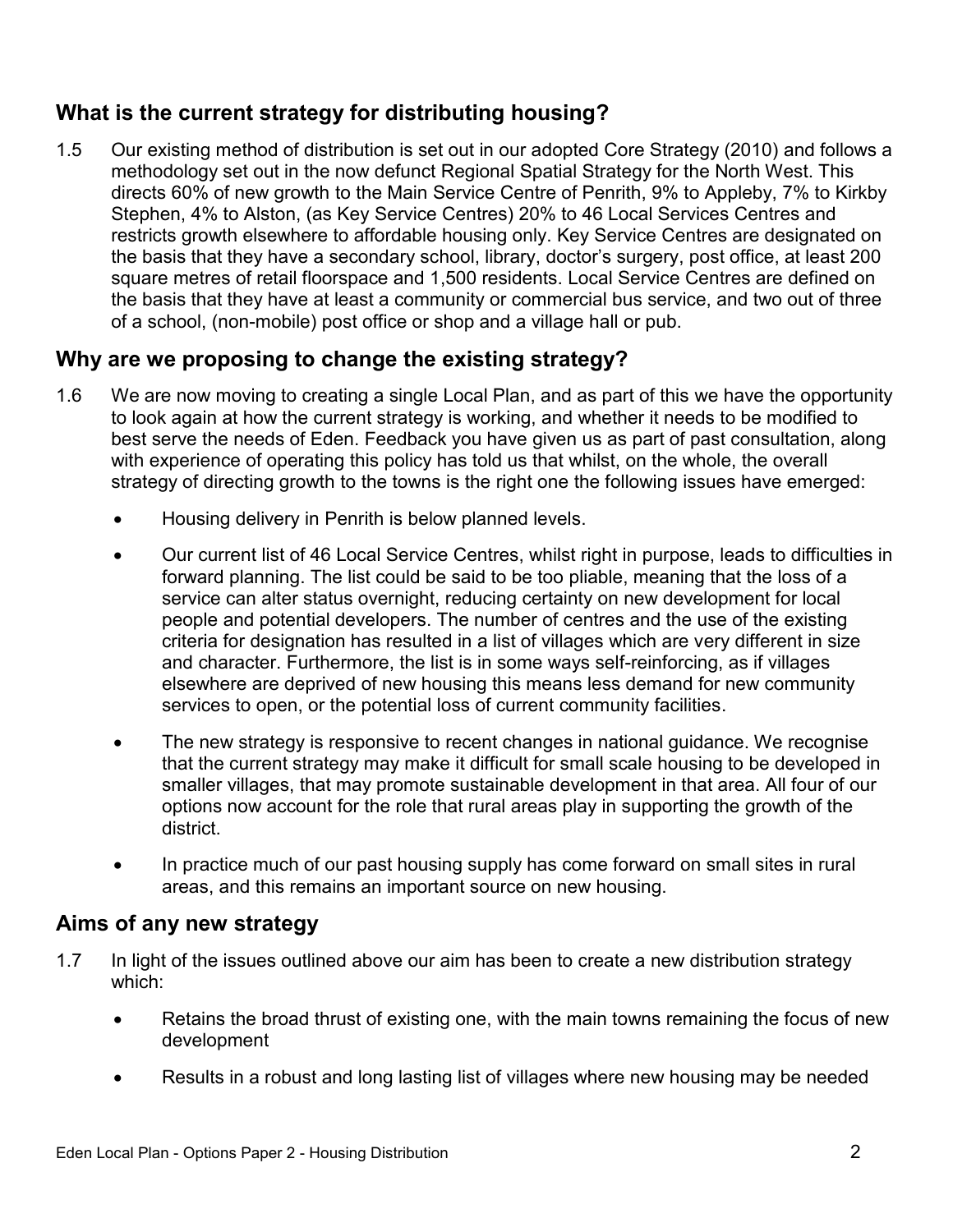- Strikes the right balance between certainty and flexibility, providing policy clarity with flexibility to take each application on its own merits
- Is capable of resisting unsustainable development in the wrong areas.
- Takes a more flexible approach to limited small scale affordable housing development in rural areas outside the towns and larger villages
- 1.8 Full details of the options are set out below are contained in the accompanying technical paper. They are summarised below:
	- Option 1 Preferred Option: Supporting settlements and services. This is similar to the current Core Strategy distribution, but includes limited modifications to slightly reduce rates at Penrith, and introduce more flexibility for development in rural areas. This option replaces the Local Service Centres definition with more tightly defined criteria, resulting in twenty 'Key Hubs'. The option also includes a list of smaller villages and hamlets, which are permitted limited growth to support local housing need and the vitality of the rural hinterland.
	- Option 2: Proportional Growth. This approach uses settlement size to determine a suitable allocation for the plan period. It considers the possibility of applying a 1% growth policy to all the towns and villages. This approach would be reliant on windfall growth in the villages, rather than allocating for growth. The same criterion for Key Hubs used for Option 1 is applied, which promotes a pattern of sustainable centres for allocated growth.
	- Option 3: Retain Existing Criterion. This provides an option of sticking with the current distribution strategy set out in the Core Strategy, amended to reflect the new preferred housing target for Eden.
	- Option 4: Align the distribution strategy more in line with past trends. This looks at whether future housing should go in areas where it has come forward in the past. This option reduces levels at Penrith and significantly increases development in rural areas. To ensure that this option is as sustainable as possible, the Key Hubs criterion is applied to development in the rural areas.
- 1.9 The options, in more detail are: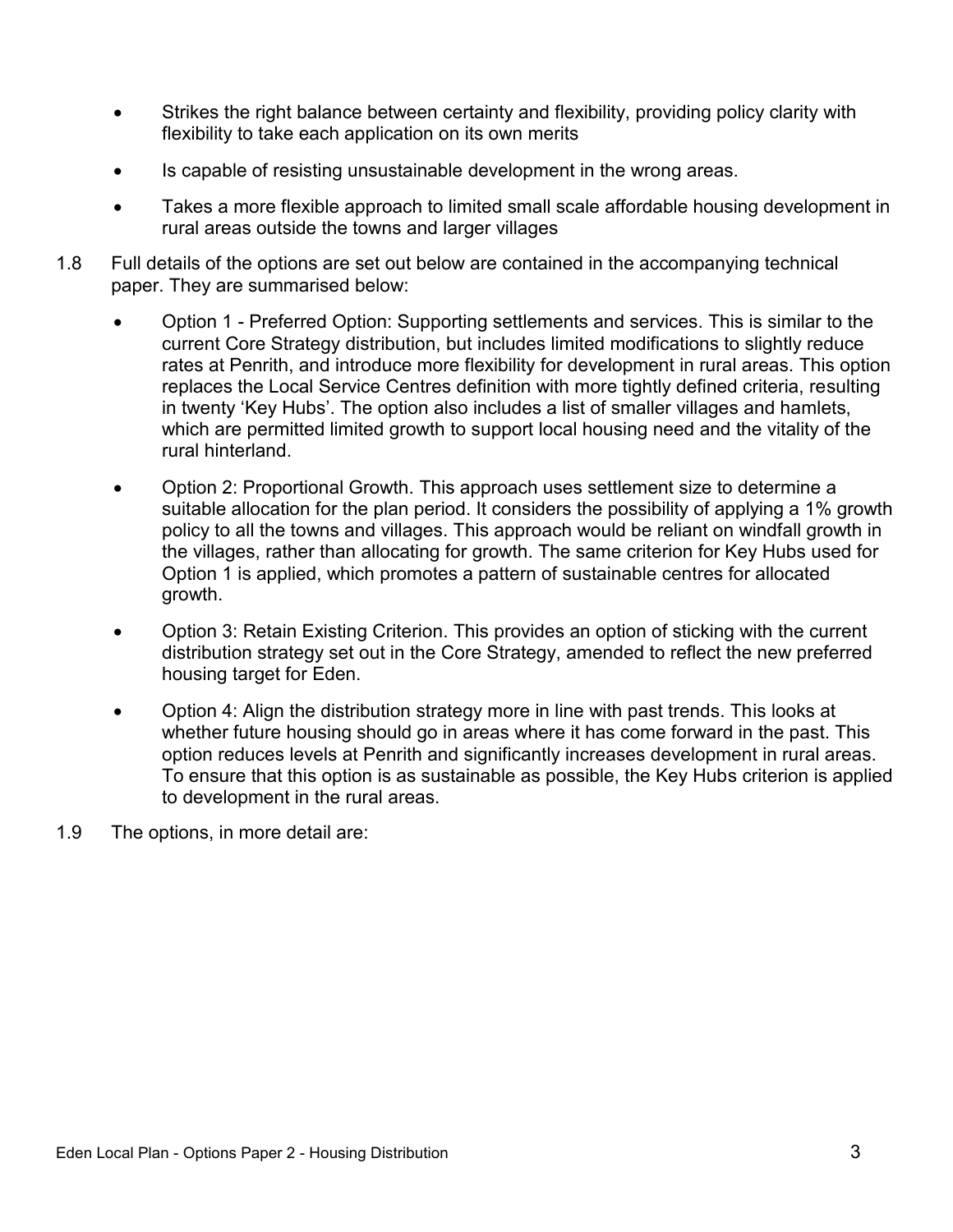## **Option 1: Key Hubs and Villages (Preferred Option)**

| <b>Principal Town</b>                             | <b>Distribution</b> | <b>Site allocations</b> | <b>Housing</b><br><b>Requirement</b> | <b>Affordable Housing</b><br><b>Requirement</b> |
|---------------------------------------------------|---------------------|-------------------------|--------------------------------------|-------------------------------------------------|
| Penrith                                           | 50%                 | Yes                     | 1409                                 | 30%                                             |
| <b>Market Towns</b>                               |                     |                         |                                      |                                                 |
| Alston                                            | 4%                  | Yes                     | 89                                   | 30%                                             |
| Appleby                                           | 9%                  | Yes                     | 141                                  | 30%                                             |
| <b>Kirkby Stephen</b>                             | 7%                  | Yes                     | 171                                  | 30%                                             |
| <b>Total Towns</b>                                | 70%                 |                         | 1810                                 |                                                 |
| <b>Rural Areas</b>                                |                     |                         |                                      |                                                 |
| Key Hubs                                          | 20%                 | Yes                     | 406                                  | 30%                                             |
| Villages and<br><b>Hamlets</b>                    | 10%                 | <b>No</b>               | $\mathbf 0$                          | Market enabled<br>significant amount            |
| Other rural areas                                 | 0%                  | <b>No</b>               | $\overline{0}$                       | 100%                                            |
| <b>Total Rural</b>                                | 30%                 |                         | 406                                  |                                                 |
|                                                   | <b>Total</b>        | 100%                    | 2,216                                |                                                 |
| Key Hubs - Supporting settlements are defined as: |                     |                         |                                      |                                                 |

- **Armathwaite**
- **Brough and Church Brough**
- **Clifton**
- **Greystoke**
- **Hackthorpe**
- **High Hesket**
- **Kirkby Thore**
- **Langwathby**
- **Lazonby**
- **Low Hesket**
- **Nenthead**
- **Orton**
- **Plumpton**
- **Ravenstonedale**
- **Shap**
- **Stainton**
- **Tebay**
- **Temple Sowerby**
- **Warcop**
- **Yanwath**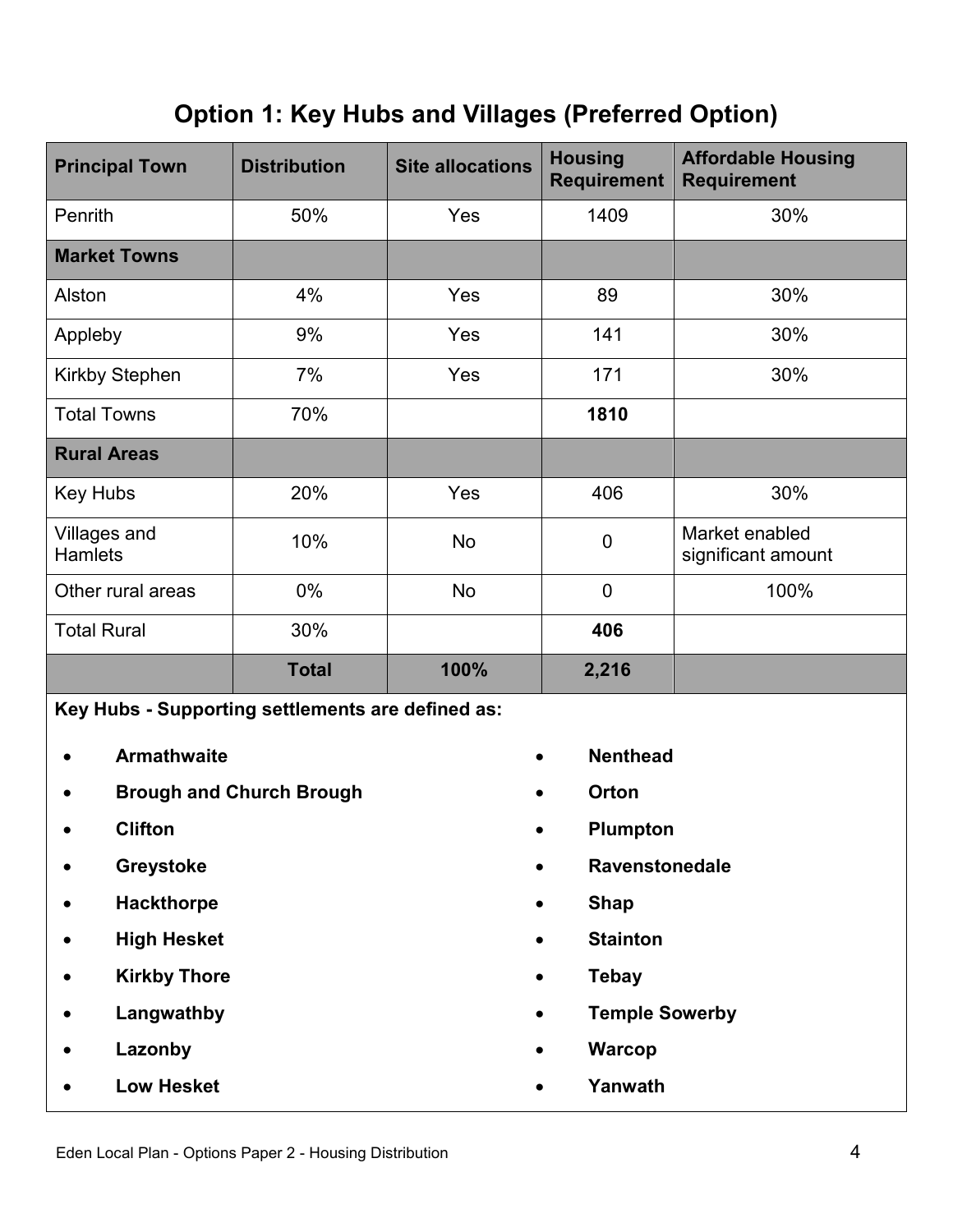The key hubs will serve as areas of local growth, which offer a range of key services to sustain surrounding villages. To qualify as a key hub, a settlement must have the following core facilities:

- Daily public transport to larger centres. To qualify, a settlement must have either a bus or rail service to a town either within, or outside of Eden.
- Either a GP surgery, or a primary school.

As the plan is implemented, the number of services and facilities within a settlement may increase or decrease. The list of key hubs are considered resilient to future change, however may be susceptible to changes in service provision. If a settlement is to gain or lose key hub status, this will be accounted alongside the wider review of the Local Plan.

#### **Villages and Hamlets - Development to meet local needs. Defined as:**

**Aiketgate, Ainstable, Blencarn, Blencow, Bolton, Brackenber, Brampton, Brough Sowerby, Brougham, Burrels, Calthwaite, Catterlen, Cliburn, Colby, Crackenthorpe, Croglin, Crosby Garrett, Crosby Ravensworth, Culgaith, Drybeck, Dufton, Eamont Bridge, Edenhall, Ellonby, Gaisgill, Gamblesby, Garrigill, Glassonby, Great Asby, Great Musgrave, Great Ormside, Great Salkeld, Great Strickland, Hartley, High Bank Hill, Hilton, Hoff, Hunsonby, Hutton End, Ivegill, Johnby, Kaber, Keld, Kelleth, Kings Meaburn, Kirkland, Kirkoswald, Knock, Laithes, Lamonby, Little Asby, Little Musgrave, Little Salkeld, Little Strickland, Long Marton, Longdale, Maulds Meaburn, Melkinthorpe, Melmerby, Milburn, Millhouse, Morland, Motherby, Murton, Nateby, Newbiggin (Ains.), Newbiggin on lune, Newbiggin (Dacre), Newbiggin (TS), Newby, Newton Reigny, North Dykes, Ousby, Outhgill, Reagill, Renwick, Roundthwaite, Ruckcroft, Salkeld Dykes, Sandford, Skelton, Skirwith, Sleagill, Sockbridge and Tirril, Soulby, Southwaite, Unthank, Waitby, Wharton, Winskill, Winton**

Small scale development will be permitted in these locations, to support the development of diverse and sustainable communities. Development will be limited to infill sites or rounding off existing development in settlements.

#### **Rural Exceptions**

Subject to consultation, we consider the list of settlements in this policy comprehensive. Domestic housing will not be permitted in the open countryside. Rural exceptions housing (affordable housing only) in or adjacent to small clusters of housing may be permitted where there is evidence of justified housing need, and will be required to remain affordable in perpetuity.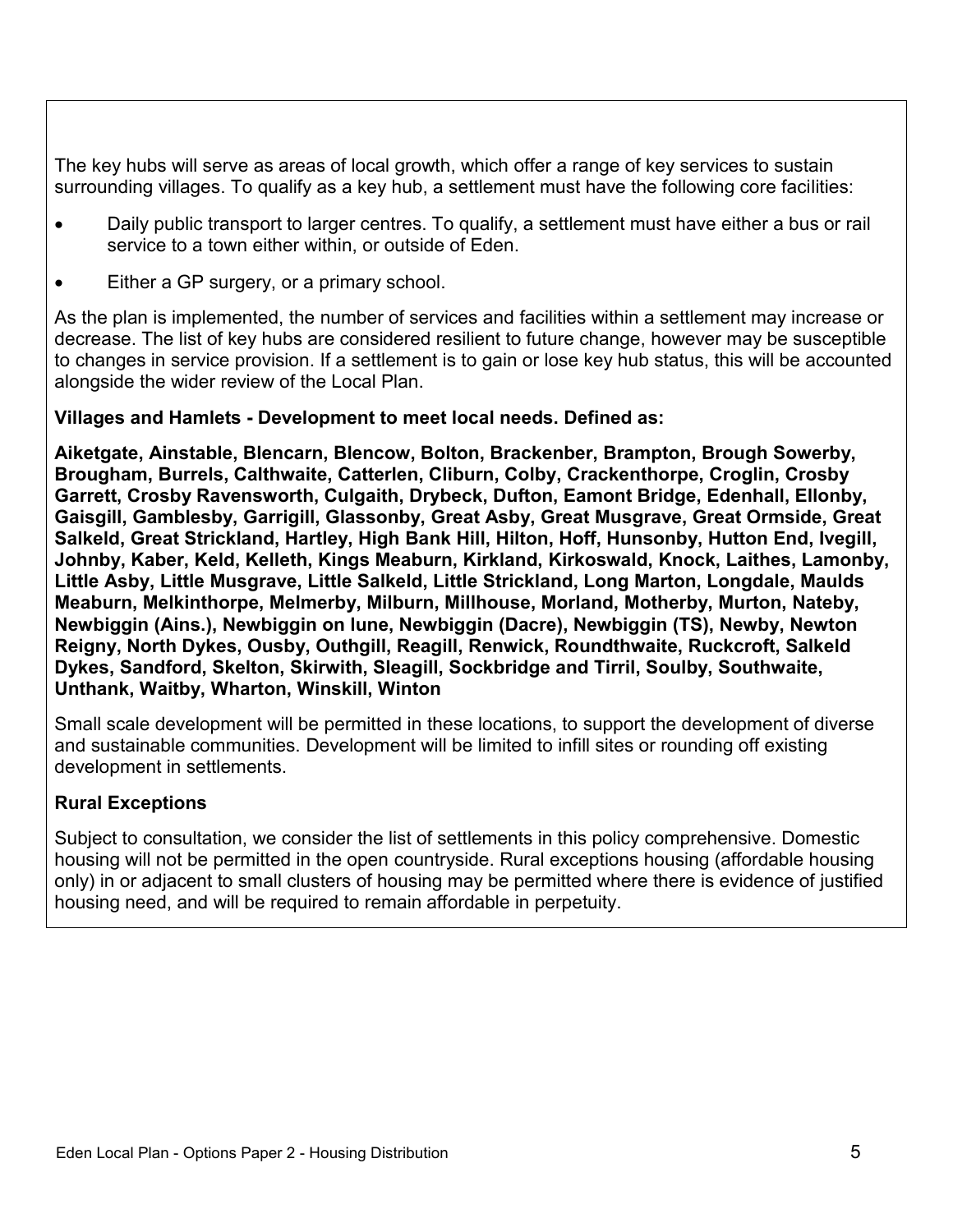## **Why have we chosen this option?**

- It reduces the overall provision in Penrith, which reflects an allocation that is more likely to be delivered in the 15 year plan period.
- It recognises that small scale rural development has been and will continue to be a source of housing supply in Eden, which is reflected in a small allocation to these areas.
- It produces a set of village hubs considered to be resilient and unlikely to change
- It aims to encourage more affordable housing in rural areas.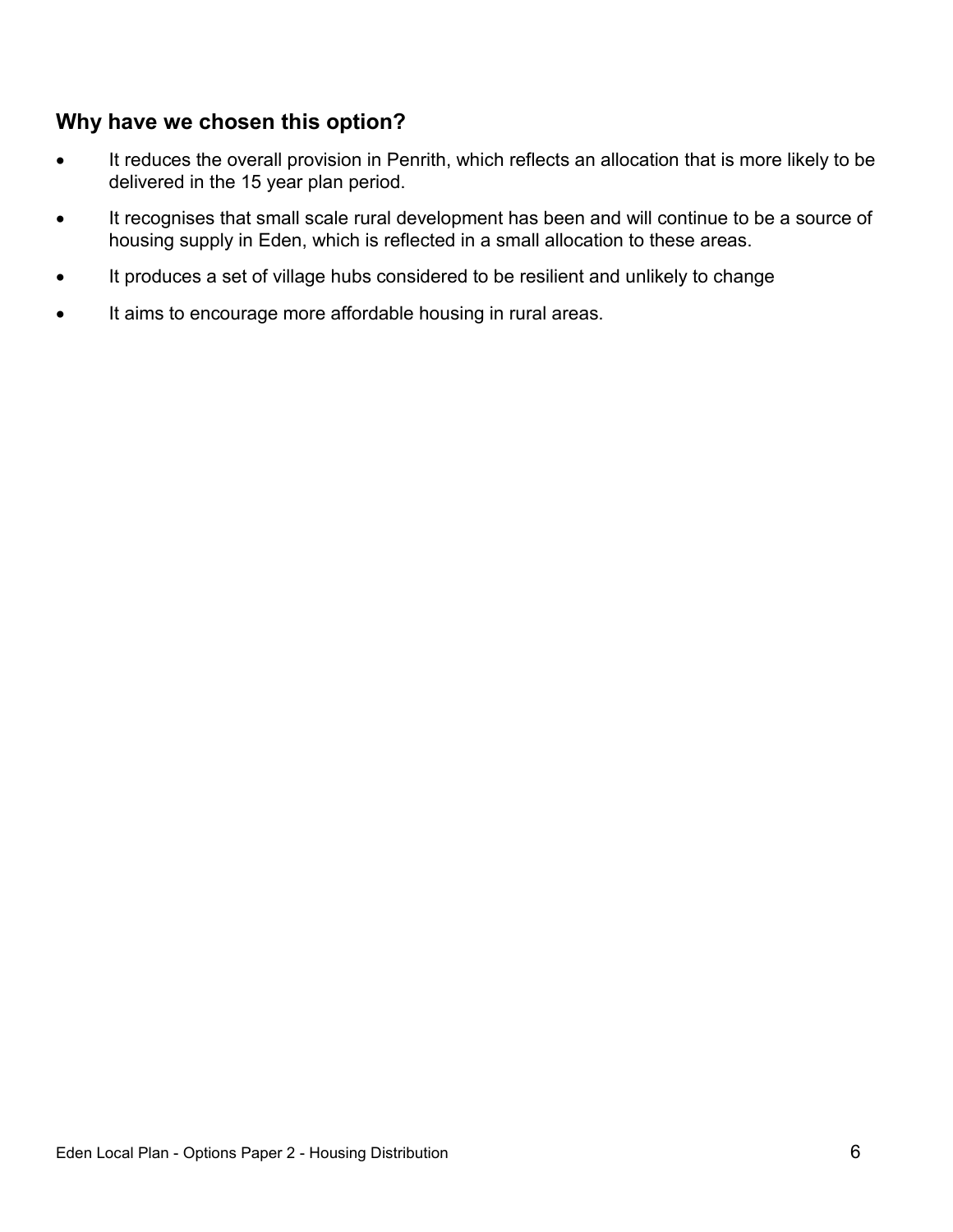## **Option 2: Proportional Growth**

| <b>Principal</b><br><b>Town</b>                   | <b>Distribution</b> | <b>Site allocations</b>  | <b>Housing Target</b>        | <b>Affordable</b><br><b>Housing</b>  |  |
|---------------------------------------------------|---------------------|--------------------------|------------------------------|--------------------------------------|--|
| Penrith                                           | 36%                 | Yes                      | 948                          | 30%                                  |  |
| <b>Market</b><br><b>Towns</b>                     |                     |                          |                              |                                      |  |
| Alston                                            | 3%                  | Yes                      | 53                           | 30%                                  |  |
| Appleby                                           | 7%                  | Yes                      | 95                           | 30%                                  |  |
| Kirkby<br>Stephen                                 | 5%                  | Yes                      | 68                           | 30%                                  |  |
| <b>Total Towns</b>                                | 52%                 |                          | 1164                         |                                      |  |
| <b>Rural Areas</b>                                |                     |                          |                              |                                      |  |
| Key Hubs                                          | 24%                 | <b>No</b>                | 570                          | 30%                                  |  |
| Villages and<br>Hamlets                           | 25%                 | <b>No</b>                | 531                          | Market enabled<br>significant amount |  |
| Other rural<br>areas                              | 0%                  | <b>No</b>                | $\mathbf 0$                  | 100%                                 |  |
| <b>Total Rural</b>                                | 48%                 |                          | 1101                         |                                      |  |
| <b>Total</b>                                      | 100%                |                          | 2265                         |                                      |  |
| Key Hubs - Supporting settlements are defined as: |                     |                          |                              |                                      |  |
| <b>Armathwaite</b>                                |                     |                          | <b>Nenthead</b>              |                                      |  |
| <b>Brough and Church Brough</b>                   |                     |                          | Orton                        |                                      |  |
| <b>Clifton</b>                                    |                     | Plumpton                 |                              |                                      |  |
| Greystoke                                         |                     |                          | Ravenstonedale               |                                      |  |
| <b>Hackthorpe</b>                                 |                     | <b>Shap</b><br>$\bullet$ |                              |                                      |  |
| <b>High Hesket</b>                                |                     |                          | <b>Stainton</b><br>$\bullet$ |                                      |  |
| <b>Kirkby Thore</b>                               |                     |                          | <b>Tebay</b>                 |                                      |  |
| Langwathby                                        |                     |                          | <b>Temple Sowerby</b>        |                                      |  |

**Warcop**

- **Langwathby**
- **Lazonby**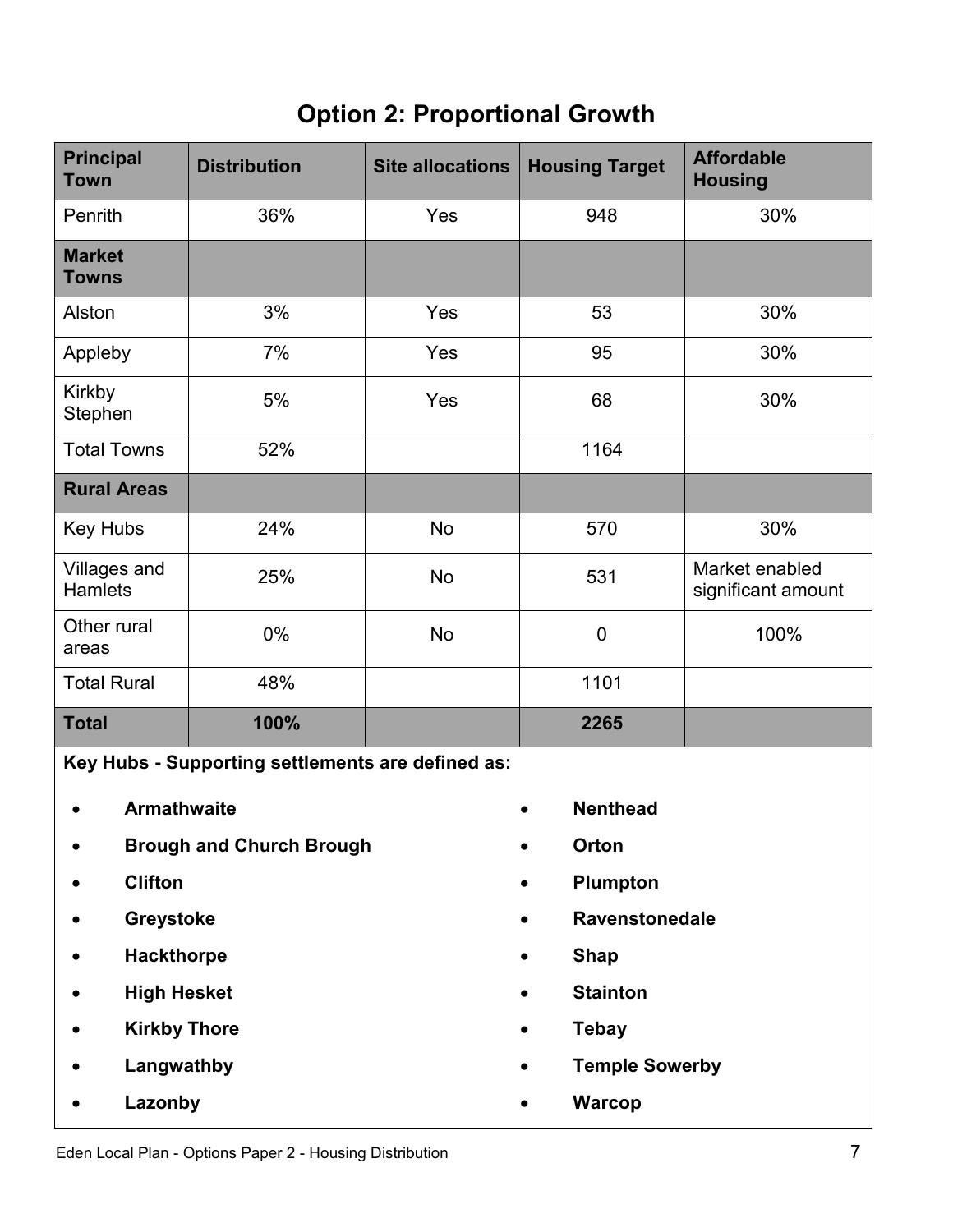#### **Low Heske**t **Yanwath**

The key hubs will serve as areas of local growth, which offer a range of key services to sustain surrounding villages. To qualify as a key hub, a settlement must have the following core facilities:

- Daily public transport to larger centres. To qualify, a settlement must have either a bus or rail service to a town either within, or outside of Eden.
- Either a GP surgery, or a primary school

As the plan is implemented, the number of services and facilities within a settlement may increase or decrease. The list of key hubs are considered resilient to future change, however may be susceptible to changes in service provision. If a settlement is to gain or lose key hub status, this will be accounted alongside the wider review of the Local Plan.

The targets for the Principal and Market Towns should be considered minimum targets for growth. We will look favourably at additional sites within these centres, where sustainable development is promoted and there are no significant impacts that cannot be mitigated against.

#### **Villages and Hamlets – Development to meet local needs. Defined as:**

**Aiketgate, Ainstable, Blencarn, Blencow, Bolton, Brackenber, Brampton, Brough Sowerby, Brougham, Burrels, Calthwaite, Catterlen, Cliburn, Colby, Crackenthorpe, Croglin, Crosby Garrett, Crosby Ravensworth, Culgaith, Drybeck, Dufton, Eamont Bridge, Edenhall, Ellonby, Gaisgill, Gamblesby, Garrigill, Glassonby, Great Asby, Great Musgrave, Great Ormside, Great Salkeld, Great Strickland, Hartley, High Bank Hill, Hilton, Hoff, Hunsonby, Hutton End, Ivegill, Johnby, Kaber, Keld, Kelleth, Kings Meaburn, Kirkland, Kirkoswald, Knock, Laithes, Lamonby, Little Asby, Little Musgrave, Little Salkeld, Little Strickland, Long Marton, Longdale, Maulds Meaburn, Melkinthorpe, Melmerby, Milburn, Millhouse, Morland, Motherby, Murton, Nateby, Newbeggin (Ains.), Newbeggin on lune, Newbiggin (Dacre), Newbiggin (TS), Newby, Newton Reigny, North Dykes, Ousby, Outhgill, Reagill, Renwick, Roundthwaite, Ruckcroft, Salkeld Dykes, Sandford, Skelton, Skirwith, Sleagill, Sockbridge and Tirril, Soulby, Southwaite, Unthank, Waitby, Wharton, Winskill, Winton**

Small scale development will be permitted in these locations, to support the development of diverse and sustainable communities. Development will be limited to infill sites or rounding off existing development in settlements.

### **Rural Exceptions**

Subject to consultation, we consider the list of settlements in this policy comprehensive. Domestic housing will not be permitted in the open countryside. Rural exceptions housing (affordable housing only) in or adjacent to small clusters of housing may be permitted where there is evidence of justified housing need, and will be required to remain affordable in perpetuity.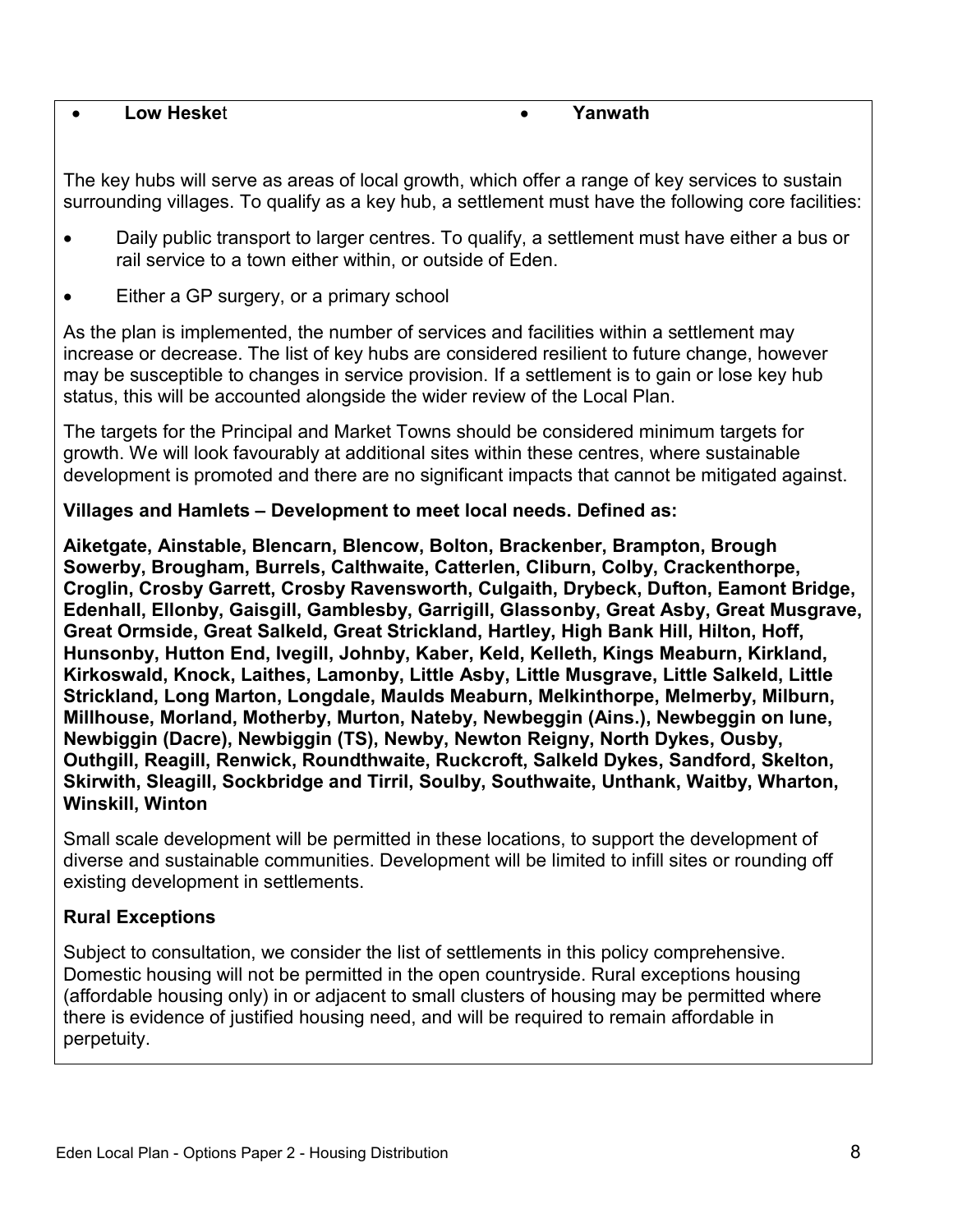## **Why have we not chosen this option?**

- Reduced certainty for local community and developers on future location of housing when applied across the whole district.
- Results in high rates of dispersed development when applied across the whole district.
- Option does not promote strategic rural growth, designed to retain and support key areas.
- May reduce the ability of the district council to maintain an identified land supply, in line with Government planning guidance.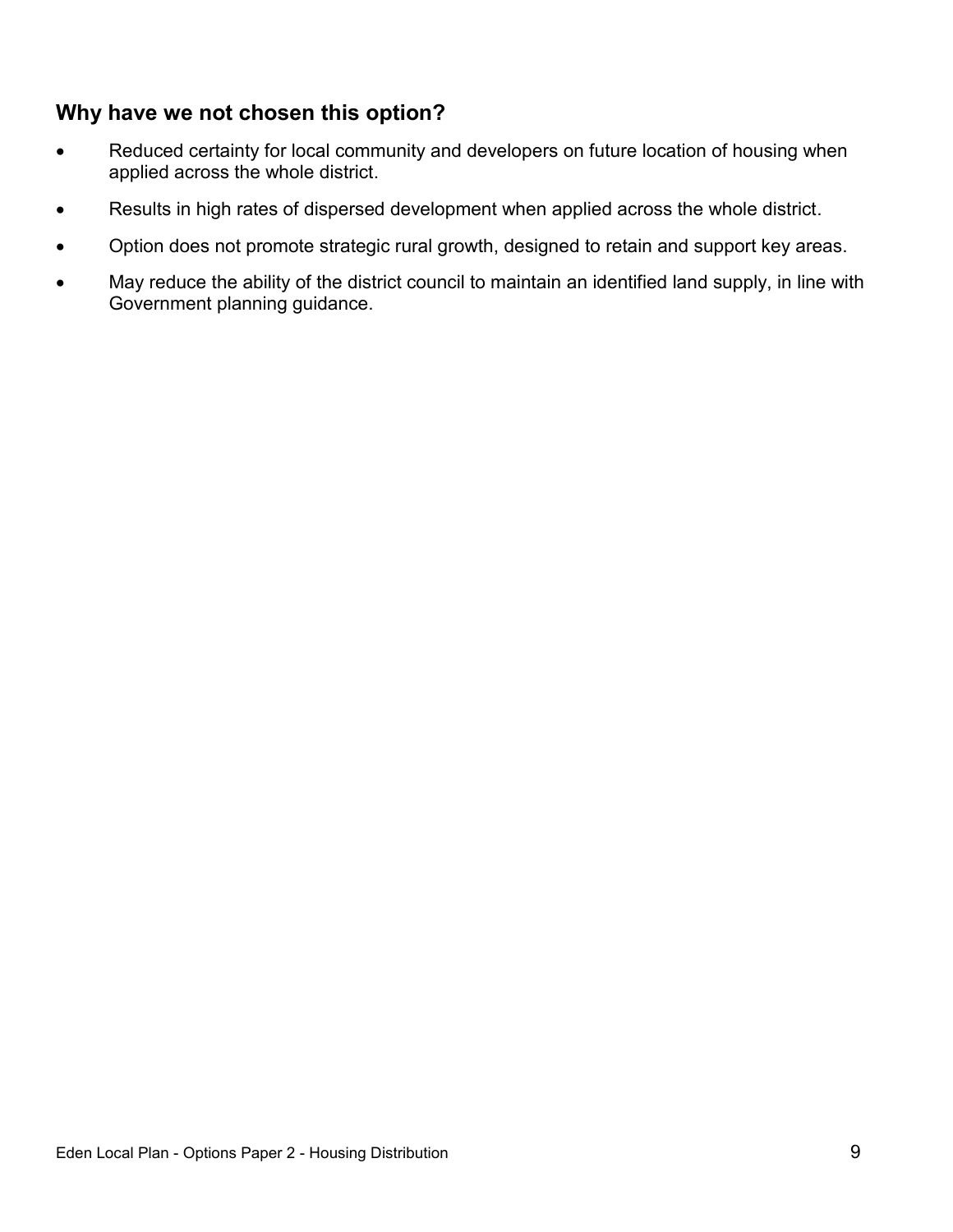## **Option 3: Retain Existing Criterion**

| <b>Principal Town</b>                                 | <b>Distribution</b> | <b>Site allocations</b> | <b>Housing Target</b> | <b>Affordable</b><br><b>Housing</b> |  |  |
|-------------------------------------------------------|---------------------|-------------------------|-----------------------|-------------------------------------|--|--|
| Penrith                                               | 60%                 | Yes                     | 1766                  | 30%                                 |  |  |
| <b>Market Towns</b>                                   |                     |                         |                       |                                     |  |  |
| Alston                                                | 4%                  | Yes                     | 88                    | 30%                                 |  |  |
| Appleby                                               | 9%                  | Yes                     | 145                   | 30%                                 |  |  |
| Kirkby Stephen                                        | 7%                  | Yes                     | 143                   | 30%                                 |  |  |
| <b>Total Towns</b>                                    | 80%                 |                         | 2142                  |                                     |  |  |
| <b>Rural Areas</b>                                    |                     |                         |                       |                                     |  |  |
| <b>Local Service Centres</b>                          | 20%                 | Yes                     | 422                   | 30%                                 |  |  |
| Other rural areas                                     | 0%                  | <b>No</b>               | $\mathbf 0$           | 100%                                |  |  |
| <b>Total Rural (Core</b><br>Strategy)                 | 20%                 |                         | 422                   |                                     |  |  |
| <b>Total</b>                                          | 100%                |                         | 2564                  |                                     |  |  |
| <b>Local Service Centres - Supporting settlements</b> |                     |                         |                       |                                     |  |  |
| Armathwaite                                           |                     | $\bullet$               | Long Marton           |                                     |  |  |
| <b>Bolton</b>                                         |                     |                         | <b>Maulds Meaburn</b> |                                     |  |  |
| Brough and Church Brough                              |                     |                         | Melmerby              |                                     |  |  |
| Calthwaite                                            |                     |                         | Milburn               |                                     |  |  |
| Clifton                                               |                     |                         | Morland               |                                     |  |  |
| Croglin                                               |                     |                         | Nenthead              |                                     |  |  |
| <b>Crosby Ravensworth</b>                             |                     |                         | Orton                 |                                     |  |  |
| Culgaith                                              |                     |                         | Ousby                 |                                     |  |  |
| Gamblesby                                             |                     |                         | Plumpton              |                                     |  |  |
| <b>Great Asby</b>                                     |                     |                         |                       | Ravenstonedale                      |  |  |
| Greystoke                                             |                     |                         | Renwick               |                                     |  |  |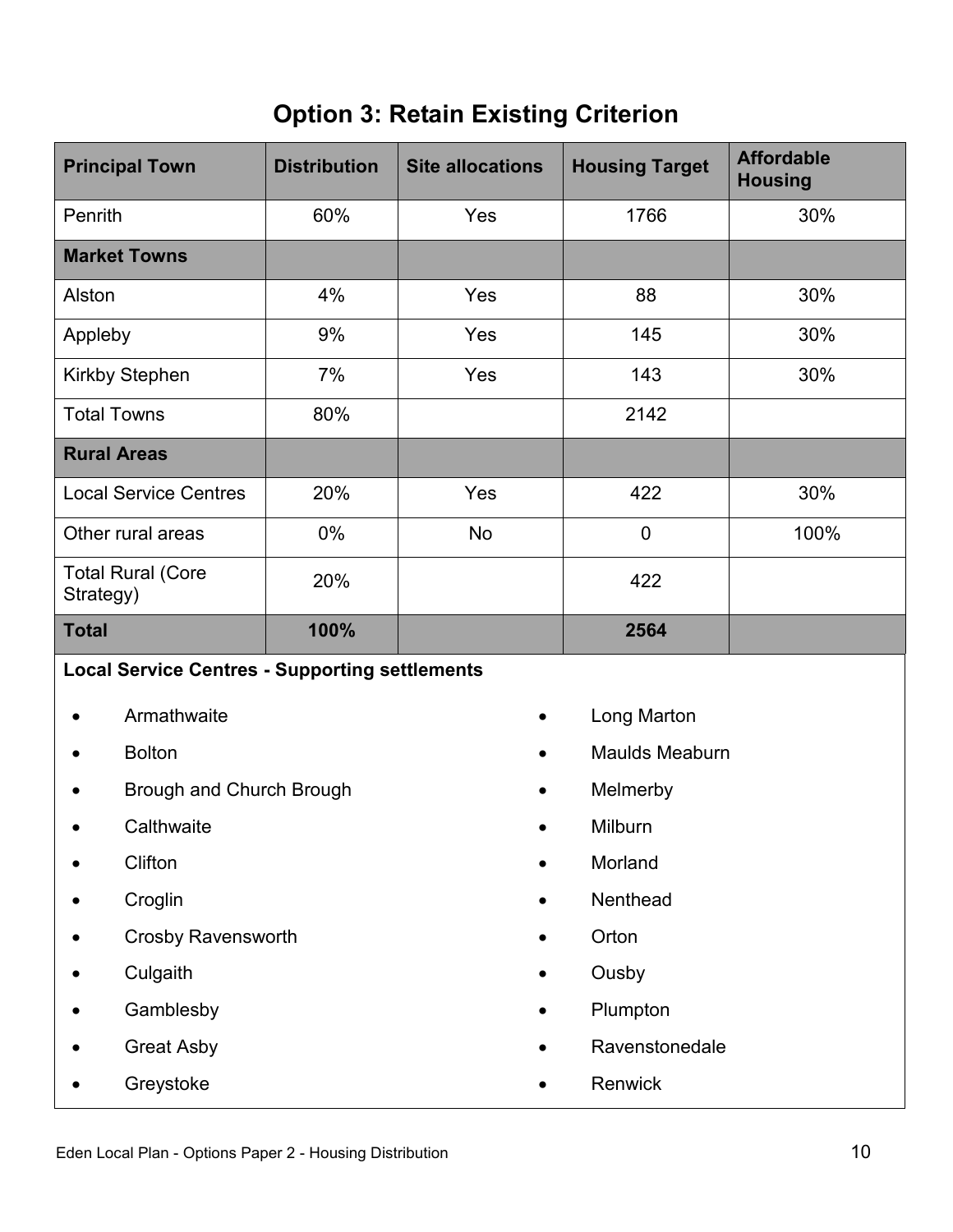- Hackthorpe
- High Hesket
- Ivegill
- Kings Meaburn
- Kirkby Thore
- Kirkoswald
- Langwathby
- Lazonby
- Shap
- **Skelton**
- Sockbridge and Tirril
- **Stainton**
- **Tebav**
- Temple Sowerby
- Warcop
- Yanwath

The Local Service Centres have a role to play in accommodating new development but on a scale in keeping with their character and community need. These are defined as settlements with a range of services and public/community based transport facilities where sustainable development can take place. The services required for a settlement to be declared a Local Service Centre are:

To have a public/community transport link to a larger centre.

And to have 2 out of 3 of the following:

- A shop or post office
- A primary school
- A village hall or pub

## **Rural Exceptions**

Small scale housing development will be permitted in rural settlements (around 3 or more contiguous dwellings) if it meets the following criteria:

Provides 100% affordable housing to meet an identified local housing need.

The development meets the sequential approach to land use set out in policy CS1 to the satisfaction of the Council. Evidence might be required to confirm that there are no suitable, available or achievable sequentially preferable sites prior to greenfield sites being released for development.

The design of the proposed development would respect the character and quality of the natural and historic environment

All normal site planning requirements are met.

## **Why have we not chosen this option?**

- Reduced certainty for local community and developers on future location of housing when applied across the whole district
- Results in high rates of rural development when applied across the whole district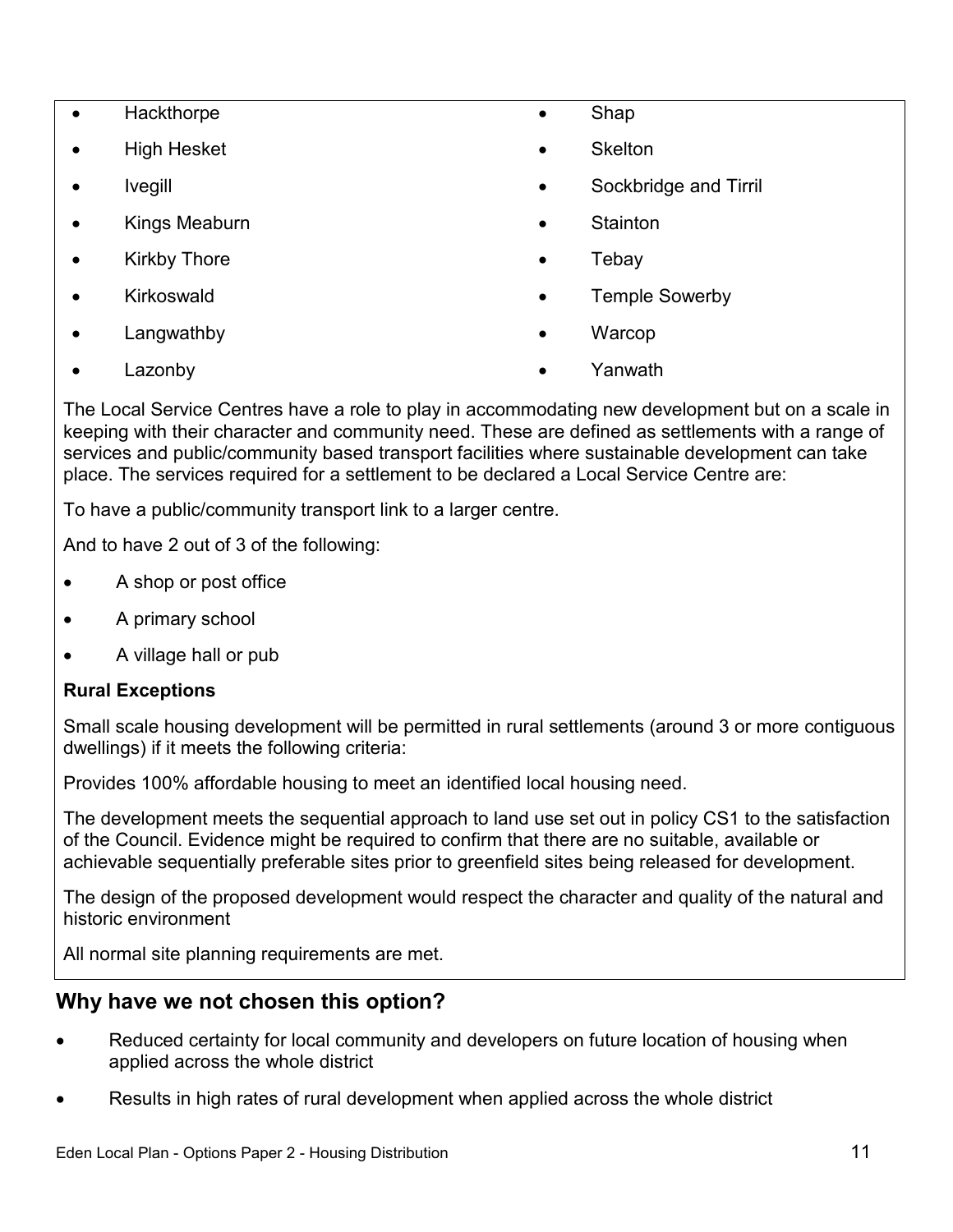May reduce the ability of the district council to maintain an identified land supply, in accordance with Government planning guidance.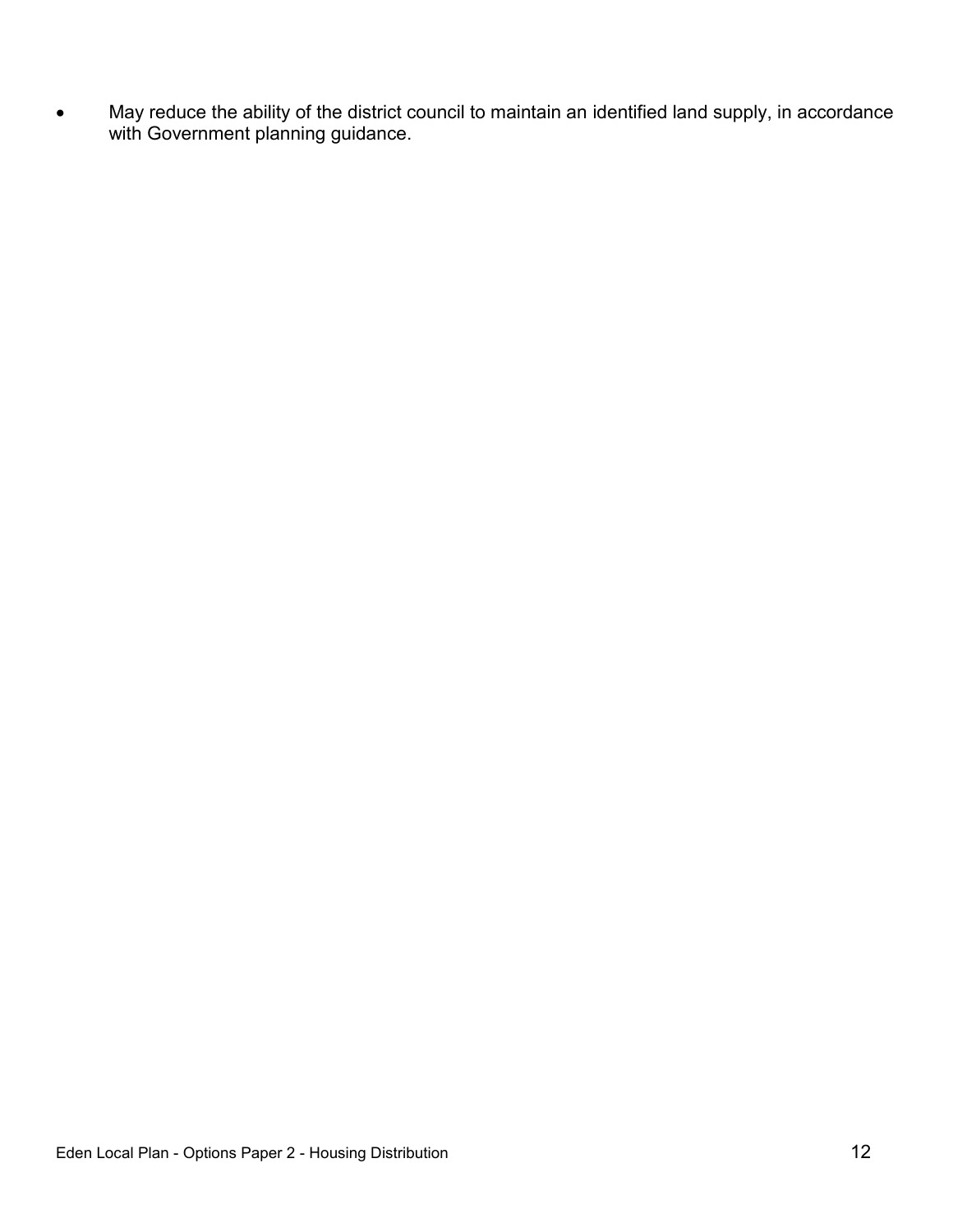## **Option 4: Distribution Linked to Past Trends**

| <b>Principal Town</b>              | <b>Distribution</b>                               | <b>Site</b><br>allocations | <b>Housing</b><br><b>Target</b> | <b>Affordable Housing</b>            |  |  |
|------------------------------------|---------------------------------------------------|----------------------------|---------------------------------|--------------------------------------|--|--|
| Penrith                            | 33%                                               | Yes                        | 794                             | 30%                                  |  |  |
| <b>Market Towns</b>                |                                                   |                            |                                 |                                      |  |  |
| Alston                             | 3%                                                | Yes                        | 52                              | 30%                                  |  |  |
| Appleby                            | 7%                                                | Yes                        | 73                              | 30%                                  |  |  |
| Kirkby Stephen                     | 6%                                                | Yes                        | 107                             | 30%                                  |  |  |
| <b>Total Towns</b>                 | 49%                                               |                            | 1026                            |                                      |  |  |
| <b>Rural Areas</b>                 |                                                   |                            |                                 |                                      |  |  |
| <b>Key Hubs</b>                    | 26%                                               | Yes                        | 782                             | 30%                                  |  |  |
| <b>Villages and Hamlets</b>        | 29%                                               | <b>No</b>                  | 370                             | Market enabled<br>significant amount |  |  |
| Other rural areas                  | $0\%$                                             | <b>No</b>                  | $\mathbf 0$                     | 100%                                 |  |  |
| <b>Total Rural (Core Strategy)</b> | 51%                                               |                            | 1152                            |                                      |  |  |
| <b>Total</b>                       | 100%                                              |                            | 2178                            |                                      |  |  |
|                                    | Key Hubs - Supporting settlements are defined as: |                            |                                 |                                      |  |  |
| <b>Armathwaite</b>                 |                                                   |                            | <b>Nenthead</b>                 |                                      |  |  |
| <b>Brough and Church Brough</b>    |                                                   |                            | Orton                           |                                      |  |  |
| <b>Clifton</b>                     |                                                   |                            | Plumpton                        |                                      |  |  |
| Greystoke                          |                                                   |                            |                                 | Ravenstonedale                       |  |  |
| <b>Hackthorpe</b>                  |                                                   | $\bullet$                  | <b>Shap</b>                     |                                      |  |  |
| <b>High Hesket</b>                 |                                                   |                            | <b>Stainton</b>                 |                                      |  |  |
| <b>Kirkby Thore</b>                |                                                   | $\bullet$                  | <b>Tebay</b>                    |                                      |  |  |
| Langwathby                         |                                                   |                            |                                 | <b>Temple Sowerby</b>                |  |  |
| Lazonby                            |                                                   |                            | <b>Warcop</b>                   |                                      |  |  |

**Low Hesket**

**Yanwath**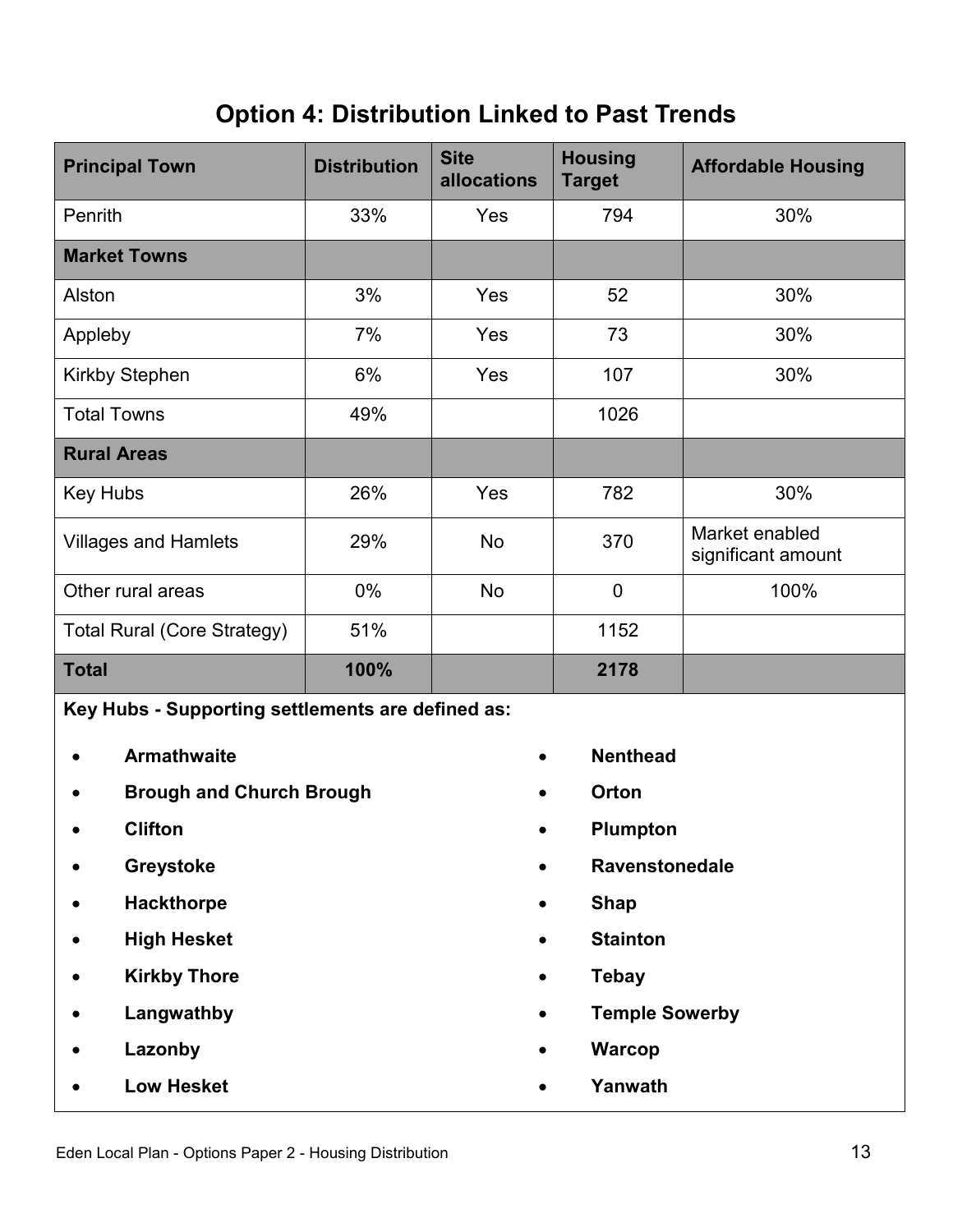The key hubs will serve as areas of local growth, which offer a range of key services to sustain The key hubs will serve as areas of local growth, which offer a range of key services to sustain surrounding villages. To qualify as a key hub, a settlement must have the following core facilities:

- Daily public transport to larger centres. To qualify, a settlement must have either a bus or rail service to a town either within, or outside of Eden.
- Either a GP surgery, or a primary school

As the plan is implemented, the number of services and facilities within a settlement may increase or decrease. The list of key hubs are considered resilient to future change, however may be susceptible to changes in service provision. If a settlement is to gain or lose key hub status, this will be accounted alongside the wider review of the Local Plan.

## **Villages and Hamlets - Development to meet local needs. Defined as:**

**Aiketgate, Ainstable, Blencarn, Blencow, Bolton, Brackenber, Brampton, Brough Sowerby, Brougham, Burrels, Calthwaite, Catterlen, Cliburn, Colby, Crackenthorpe, Croglin, Crosby Garrett, Crosby Ravensworth, Culgaith, Drybeck, Dufton, Eamont Bridge, Edenhall, Ellonby, Gaisgill, Gamblesby, Garrigill, Glassonby, Great Asby, Great Musgrave, Great Ormside, Great Salkeld, Great Strickland, Hartley, High Bank Hill, Hilton, Hoff, Hunsonby, Hutton End, Ivegill, Johnby, Kaber, Keld, Kelleth, Kings Meaburn, Kirkland, Kirkoswald, Knock, Laithes, Lamonby, Little Asby, Little Musgrave, Little Salkeld, Little Strickland, Long Marton, Longdale, Maulds Meaburn, Melkinthorpe, Melmerby, Milburn, Millhouse, Morland, Motherby, Murton, Nateby, Newbeggin (Ains.), Newbeggin on lune, Newbiggin (Dacre), Newbiggin (TS), Newby, Newton Reigny, North Dykes, Ousby, Outhgill, Reagill, Renwick, Roundthwaite, Ruckcroft, Salkeld Dykes, Sandford, Skelton, Skirwith, Sleagill, Sockbridge and Tirril, Soulby, Southwaite, Unthank, Waitby, Wharton, Winskill, Winton**

Small scale development will be permitted in these locations, to support the development of diverse and sustainable communities. Development will be limited to infill sites or rounding off existing development in settlements.

## **Rural Exceptions**

Subject to consultation, we consider the list of settlements in this policy comprehensive. Domestic housing will not be permitted in the open countryside. Rural exceptions housing (affordable housing only) in or adjacent to small clusters of housing may be permitted where there is evidence of justified housing need, and will be required to remain affordable in perpetuity.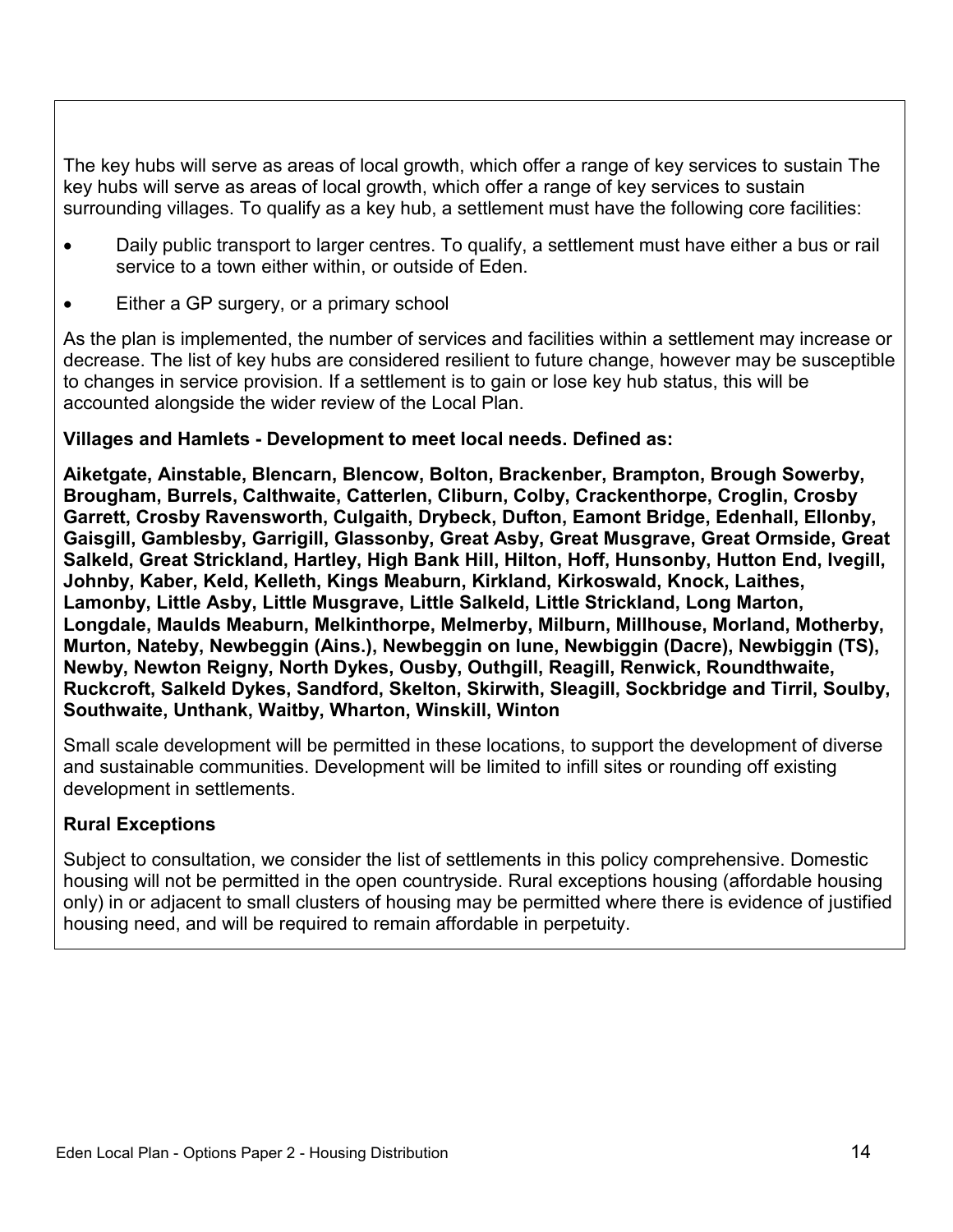## **Why have we not chosen this option?**

- The high rate of completions in rural areas compared to the towns masks a declining trend in completions in the rural areas outside current Local Services (likely to be the result of Core Strategy policy beginning to bite over time). This option does not reflect the low levels of growth in Eden's principal and market towns. Past rates of development in the towns have been lower than many villages; as such they do not serve as accurate representations of growth in the district.
- This option does not perform as well in sustainable development terms, leading to more dispersed development and reliance on the car.
- Reducing development rates for Penrith means less housing to support Penrith's economy. It would also be advantageous to seek to boost more affordable housing in urban areas as a means of helping reduce the outflow of younger people from the district.